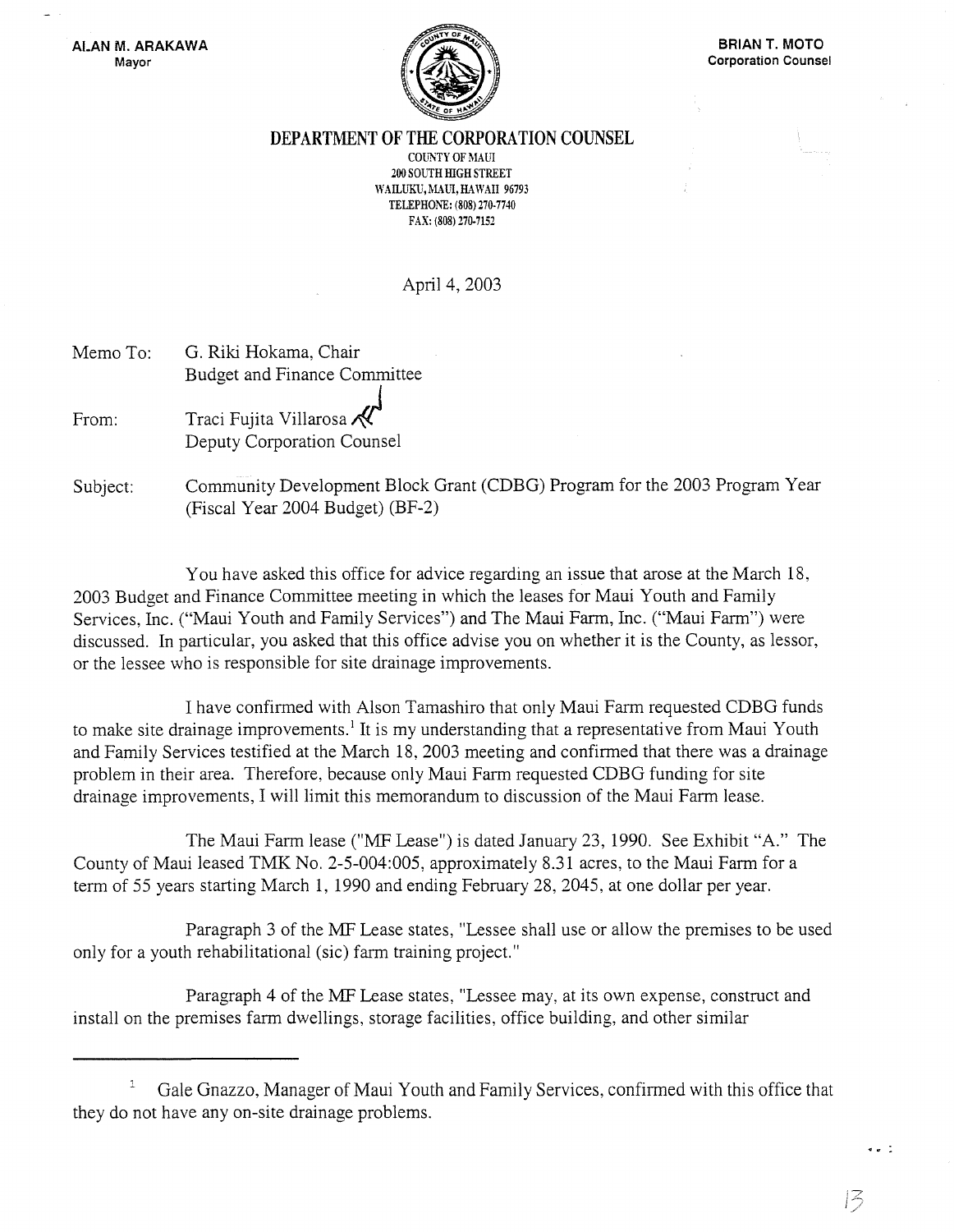MEMO TO: G. Riki Hokama, Chair Page 2 April 4, 2003

improvements normally associated with farming."

Paragraph 6 of the MF Lease states, "Lessor (sic) shall, at its own expense, maintain and repair the premises, landscaping and all improvements now or hereafter on the premises in good, sanitary and safe condition."

There appears to be a typographical error in Paragraph 6 of the MF Lease. The standard language in County leases usually holds the Lessee responsible for maintaining and repairing the premises, landscaping and improvements in good, sanitary and safe condition. It is unknown why the MF Lease states that the Lessor is responsible for maintaining and repairing the premises, landscaping and improvements. In practice the Lessee, Maui Farm, has been maintaining and repairing the premises, landscaping, and improvements since the inception of the MF Lease. This office will work with the Department of Housing and Human Concerns to initiate an amendment to correct the error in paragraph 6 of the MF Lease.

David Hutchinson, an investigator with the Department of the Corporation Counsel ("Mr. Hutchinson"), met with Paula Ambre, Manager of Maui Farm ("Ms. Ambre"), to gather information on the drainage problem. The Maui Farm drainage problem appears to stem in part from the fact that the entire property is located in a low-lying area. See Exhibit "B." Run-off in this area flows southwest toward a drainage ditch located west of Ike Road. In addition, five Maui Farm buildings were constructed south of (i.e., below) a private paved roadway with the driveways and carports facing the roadway. See Exhibit "C." Thus, the natural flow of drainage leads water directly into the Maui Farm building carports as well as under the buildings.

Ms. Ambre told Mr. Hutchinson that Maui Farm is willing to make the necessary improvements to resolve the on-site drainage problem. However, Ms. Ambre expressed a concern to Mr. Hutchinson that approximately two to three inches of compacted mud and gravel have accumulated on Ike Road. Ike Road is a paved road owned by the County.

Apparently the debris primarily comes from drainage from a dirt road easement located off Ike Road and between the Hawaii Job Corps and Maui Youth and Family Services. See Exhibit "D." The County granted the road easement to Alexander and Bladwin, Inc. The dirt road goes northeast to the HC&S fields. It also appears that construction vehicles from the Maunaolu Plantation subdivision utilize the dirt road to access Ike Road. All other private roads off of Ike Road are paved and Mr. Hutchinson did not see any evidence of muddy run-off coming from these roads.

This office will notify the Department of Public Works and Environmental Management and the Department of Housing and Human Concerns regarding the debris problem affecting Ike Road.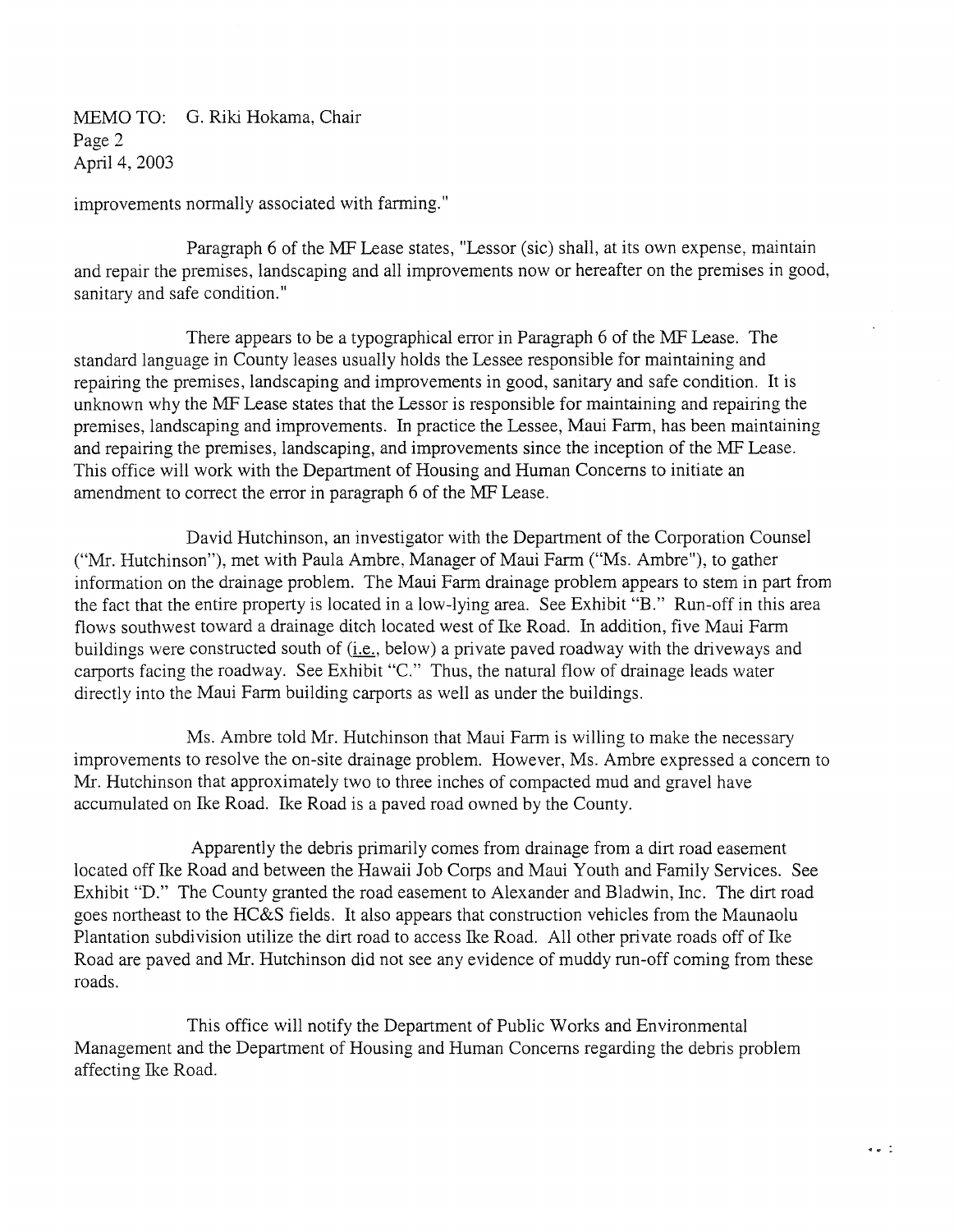MEMO TO: G. Riki Hokama, Chair Page 3 April 4, 2003

If you should have any further questions, please do not hesitate to contact me.

APPROVED:<br>Flease 1 lf BRIAN T. MOTO Corporation Counsel

CC: Gilbert Coloma-Agaran, Director, Department of Public Works and Environmental Management Blaine Kobayashi, Deputy Corporation Counsel Edward Kushi, Deputy Corporation Counsel Alice Lee, Director, Department of Housing and Human Concerns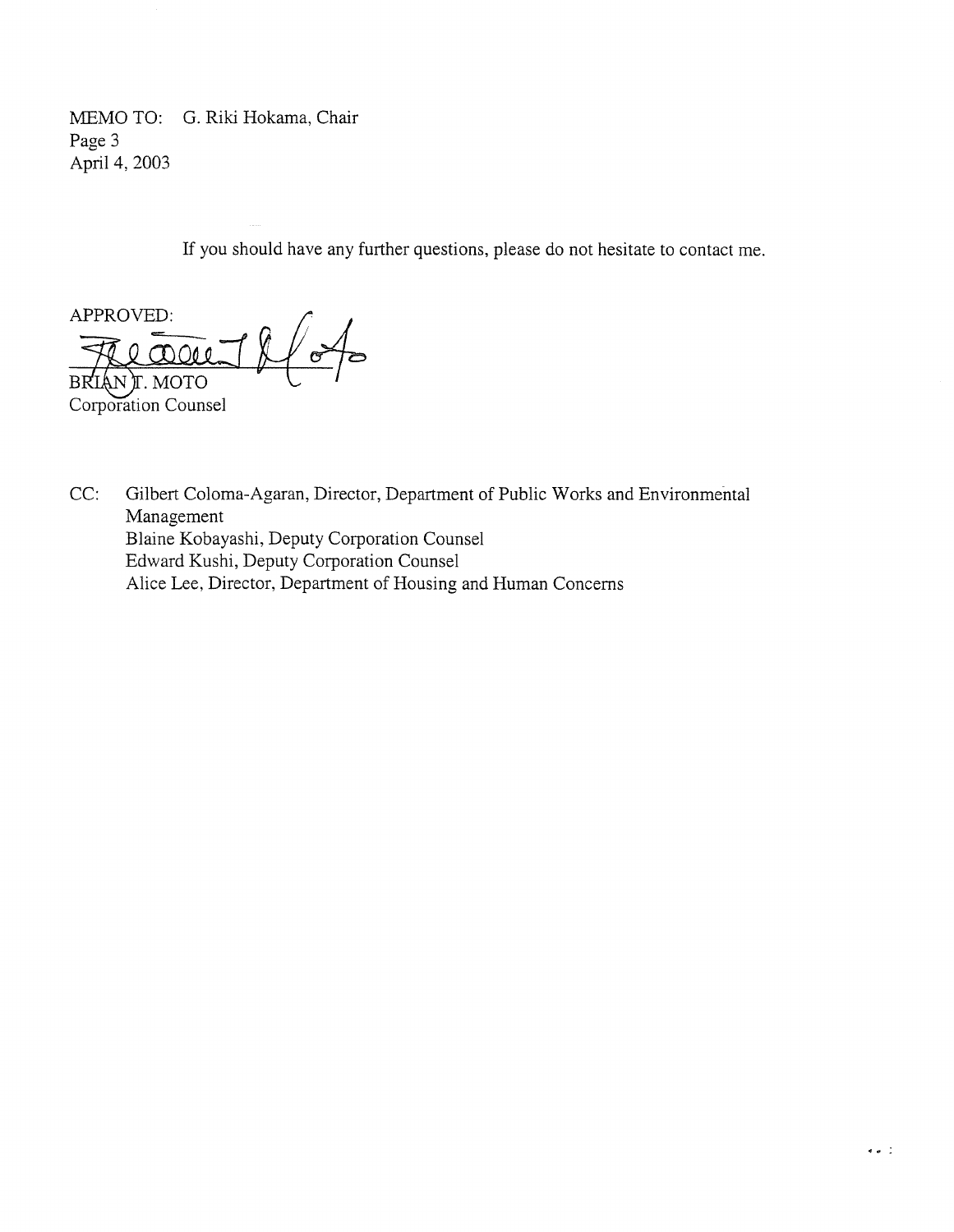

 $\mathbf{I}$ 

## **LEASE**

THIS LEASE, made this  $\tilde{A}$  day of  $\tilde{\mathcal{A}}$  1990, by and between MAUI FARM INC., whose mailing address is RR1 **Box** 67A, Wailuku, Maul, Hawaii 96793, hereinafter called the "Leessee", and the COUNTY OF MAUI, a political subdivision of the State of Hawaii, whose principal place of business and mailing address is 200 South High Street, Wailuku, Maui. Hawaii 96793, hereinafter called the "Lessor";

## WITNESSETH :

Lessor does hereby lease unto Lessee all of that certain parcel of land situate at Sunnyside, Hamakuapoko, Makawao, Maui, State of Hawaii, being TMK 2-5-004:005  $\overline{a}$ portion consisting of approximately 8.31 acres, as shown on EXHIBIT"  $A$  "

 $\bullet$   $\bullet$   $\stackrel{?}{\sim}$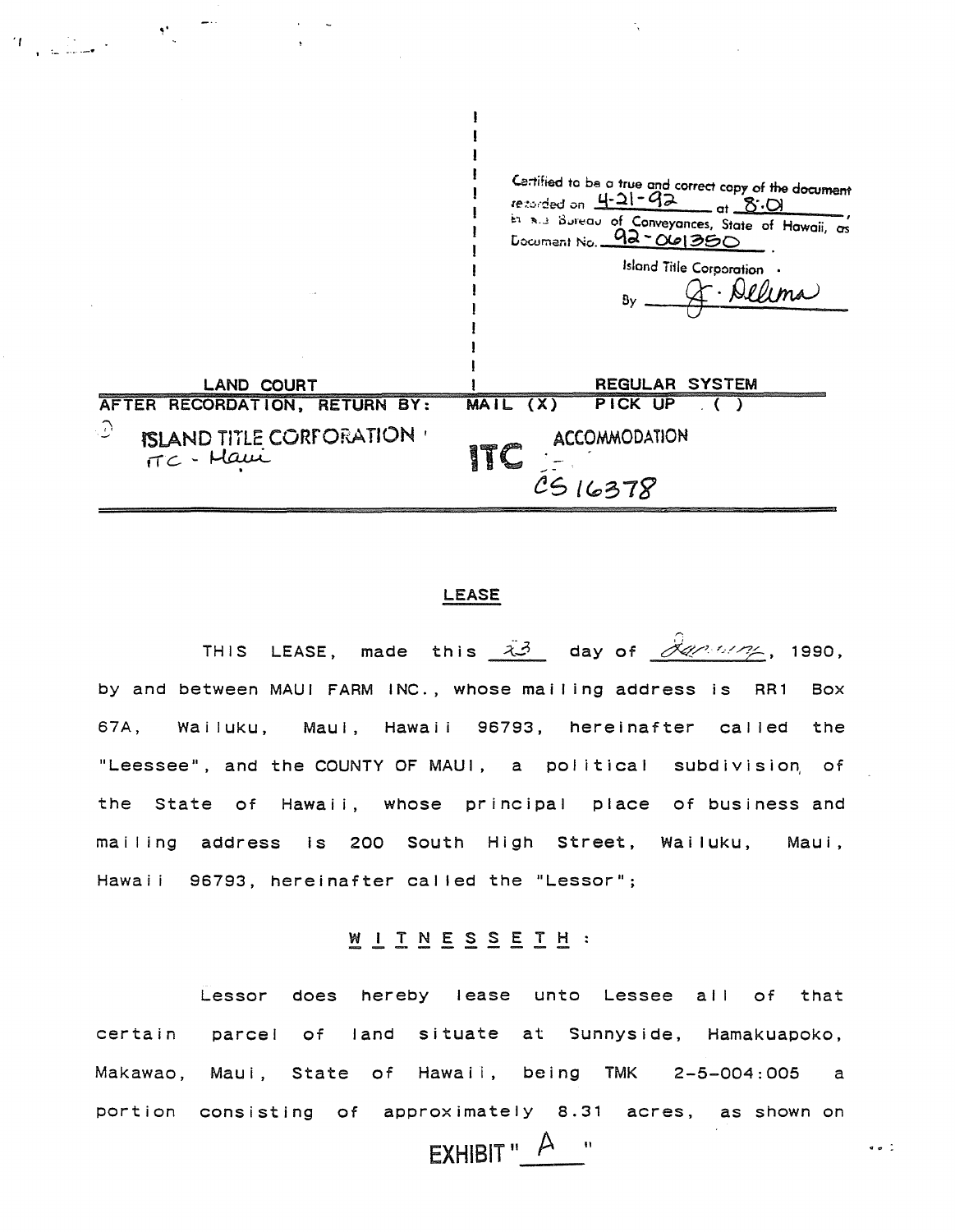Exhibit "A" attached hereto and by reference made a part hereof, subject, however, to the fol lowing terms, covenants and conditions:

 $\mathcal{L}^{\text{max}}_{\text{max}}$  ,  $\mathcal{L}^{\text{max}}_{\text{max}}$ 

1. Lessee shall pay a rental of ONE AND NO/100 DOLLARS (\$1.00) per year, payable in advance upon the execution date hereof and the first day of each fol lowing year during the term hereof.

2. The term of this lease shall be fifty-five (55) years commencing on the first day of March , 1990 and shall expire February 28 1000, 2045, unless earlier terminated as herein provided.

3. Lessee shall use or allow the premises to be used only for a youth rehabilitational farm training project.

4. Lessee may. at Its own expense, construct and install on the premises farm dwellings, storage facilities, office building, and other similar improvements normally associated with farming.

5. The Lessee shall, within five (5) years after the date of lease, have a facility suitable for its programs and in accordance with such plans and specifications submitted by the Lessee for approval by Lessor and in compliance with all laws, ordinances, rules and regulations appl icable thereto.

6. Lessor shall, at its own expense, maintain and repair the premises, landscaping and all improvements now or hereafter on the premises in good, sanitary and safe condition.

7. Lessee shall at its own expense, provide or

 $\bullet$   $\bullet$   $\ddots$ 

 $- 2 -$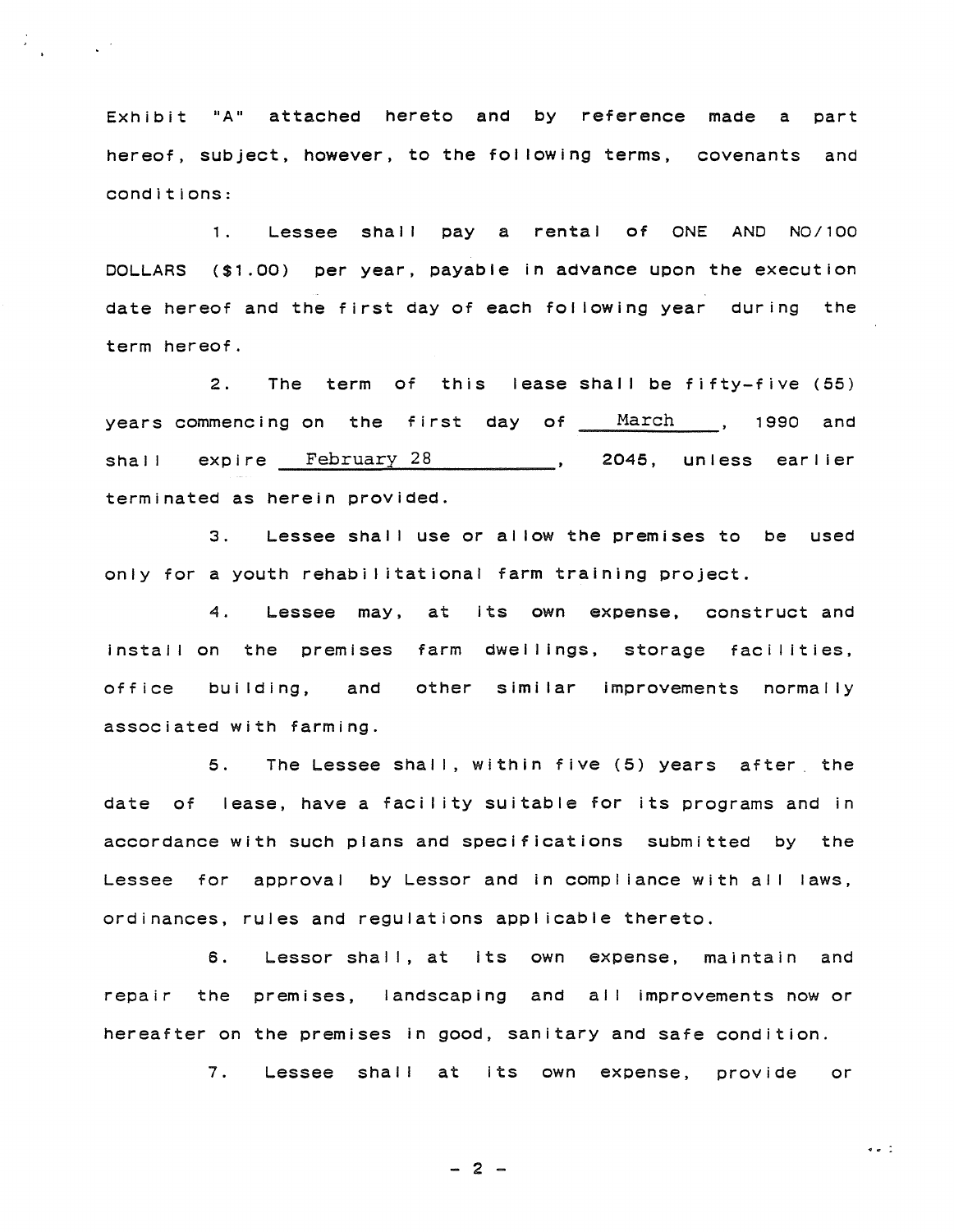acquire all utilities and other services that may be necessary to conduct the use permitted hereunder.

 $\mathcal{L}_{\text{max}} = \mathcal{L}_{\text{max}}$ 

8. Lessee acknowledges the charitable nature of this lease and that Lessor has not undertaken a title examination of the premises. Lessee, therefore, accepts this lease subject to all existing rights, privileges and easements that may have attached to the premises prior to the making hereof.

9. Lessee shall pay all taxes, assessments, duties and other governmental or quasi-governmental charges of any sort which shall, pertaining to the term of this lease, be charged, assessed, imposed or become due or payable upon or on account of the premises, or any portion thereof, or the improvements now or hereafter thereon, whether the same are or shall be assessed to or be payable at law by either Lessor or Lessee.

PROVIDED, HOWEVER, that where said taxes, assessments, duties, or other charges may be paid In installments, Lessee shall pay only those installments, together with interest on unpaid balances, that apply to periods all or a portion of which fall within the term of this lease, and Lessee shall have no responsibility for the payment of any such installments which are payable with respect to any period falling wholly outside said term.

10. Lessee shall indemnify and save harmless the Lessor from any and all claims and demands against it for damage or injury to persons or property that shall or may arise

 $- 3 -$ 

 $\bullet$   $\bullet$   $\ddot{\bullet}$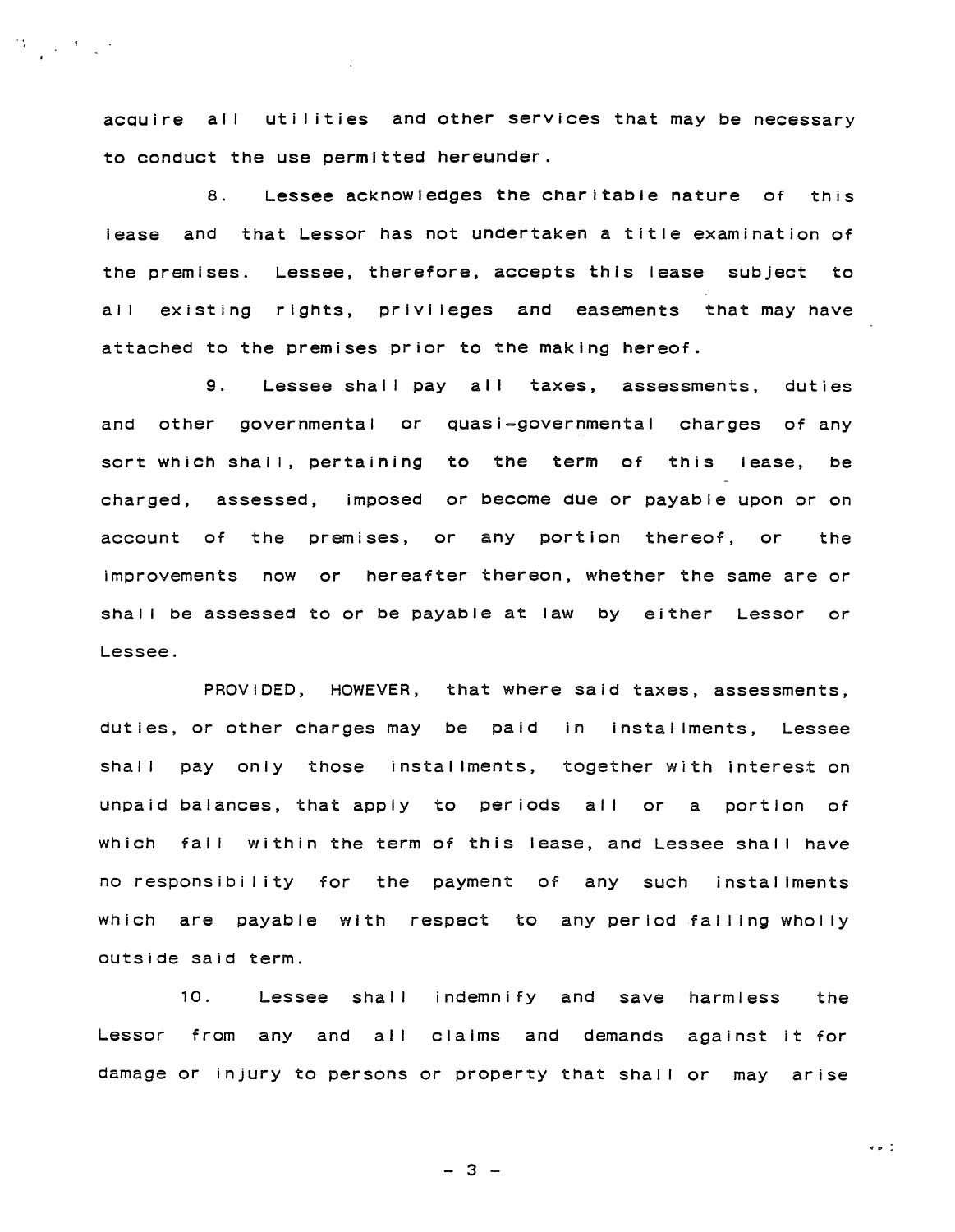by reason of the exercise by the Lessee of its rights hereunder, not caused by the negligence of the Lessor, its agents, servants or employees acting within the course and scope of their employment, and from and against al I damages, costs, counsel fe<mark>es, expenses or liabilities</mark> incurred or resulting from any such claim or demand or any action or proceeding brought thereon. Lessee shall upon demand reimburse Lessor for reasonable attorney's fees and other costs and expenses incurred by Lessor in connection with any litigation wherein the Lessee is found liable.

 $\mathcal{L}^{\mathcal{L}}_{\mathcal{L}}$  and  $\mathcal{L}^{\mathcal{L}}_{\mathcal{L}}$  and  $\mathcal{L}^{\mathcal{L}}_{\mathcal{L}}$  and  $\mathcal{L}^{\mathcal{L}}_{\mathcal{L}}$ 

10. Lessee shall reimburse Lessor upon demand for all costs and expenses, including reasonable attorney's fees, incurred by Lessor in enforcing any covenant and in remedying any breach of covenant herein contained.

11. Upon the expiration of the term or other termination of this lease, Lessee shall peaceably surrender possession of the premises to Lessor; provided, however, that Lessee may, or if requested in writing by Lessor, Lessee shall remove all improvements built or installed thereon by Lessee and shall restore the ground area to the same or as good condition as such ground area was in at the time of execution hereof within thirty (30) days after such expiration or termination.

PROVIDED, HOWEVER, that any failure by Lessee to observe or perform any covenant or condition of this lease shall constitute a breach hereof, and if any such breach shall

 $- 4 -$ 

 $\bullet$   $\bullet$   $\ddots$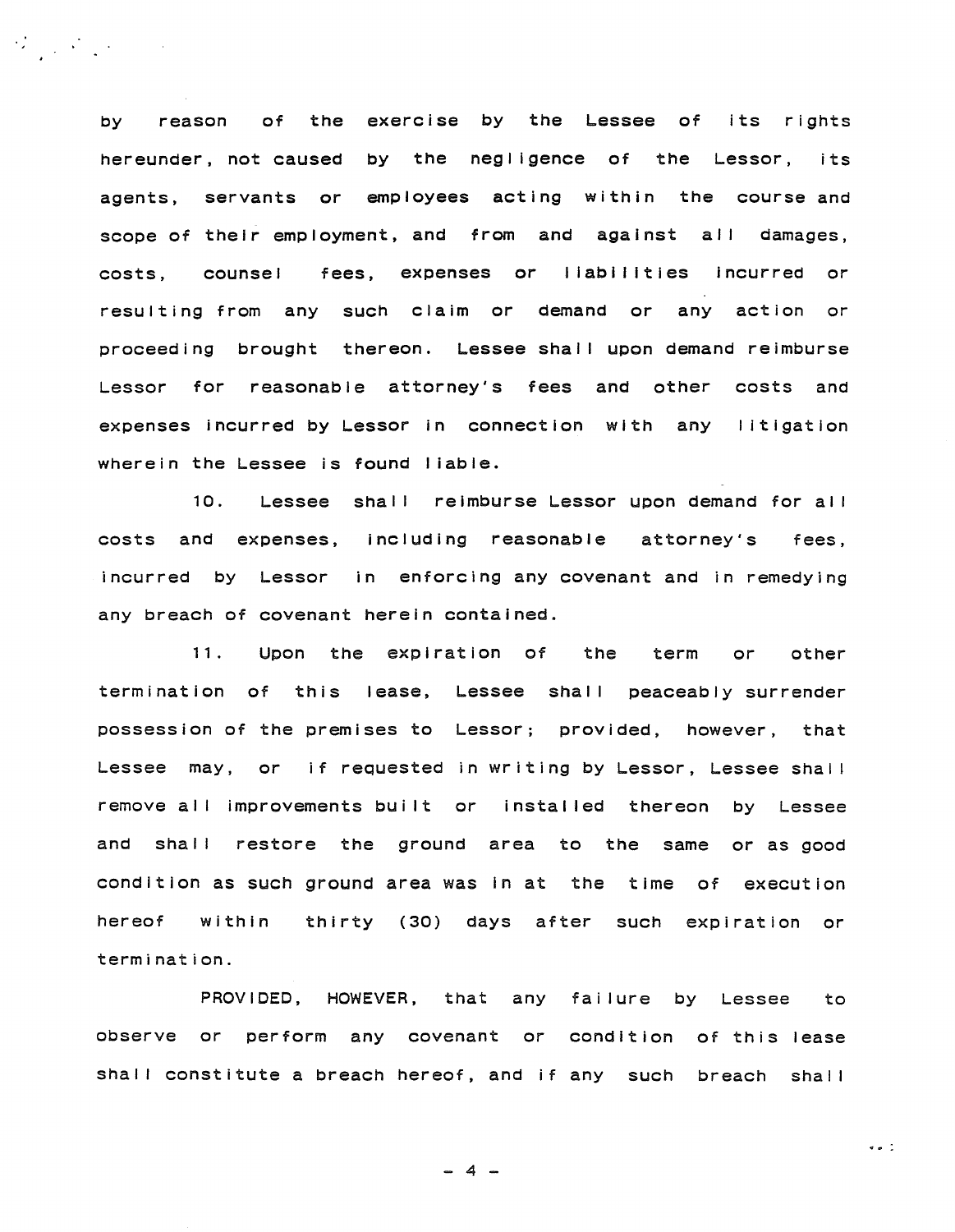continue for thirty (30) days, Lessor may at its option, terminate this lease without prejudice to any right or remedy Lessor might otherwise have. The acceptance of rent shall not be deemed to be a waiver by Lessor or any breach.

12. If at any time during the term hereof the premises, or any part thereof, shall be condemned or taken by eminent domain the term hereof shall terminate as to that part so taken as of the date of final decree or notice, unless there is appeal or other reconsideration of the matter, in which case such termination shall be effective as of the date of final determination of such appeal or reconsideration, and all compensation payable on account of such taking shall be paid to and be the sole property of Lessor, except that Lessee shall be entitled to the compensation payable with respect to any improvements that are removable by Lessee under the terms hereof; and if all or so much of premises are taken as to make the premises unsuitable for the purposes of this lease, this lease may be cancel led at Lessee's option, provided Lessee shall have given Lessor written notice of Lessee's intention so to terminate in sufficient time to enable Lessor to present to or against the condemning authority Lessor's claim for compensation termination. or for loss or damage arising from such

13. Lessee shall not assign or mortgage this lease or any interest hereunder, nor sublet the premises, in whole or in part, without obtaining prior written consent of Lessor.

 $-5 -$ 

 $\bullet$ . :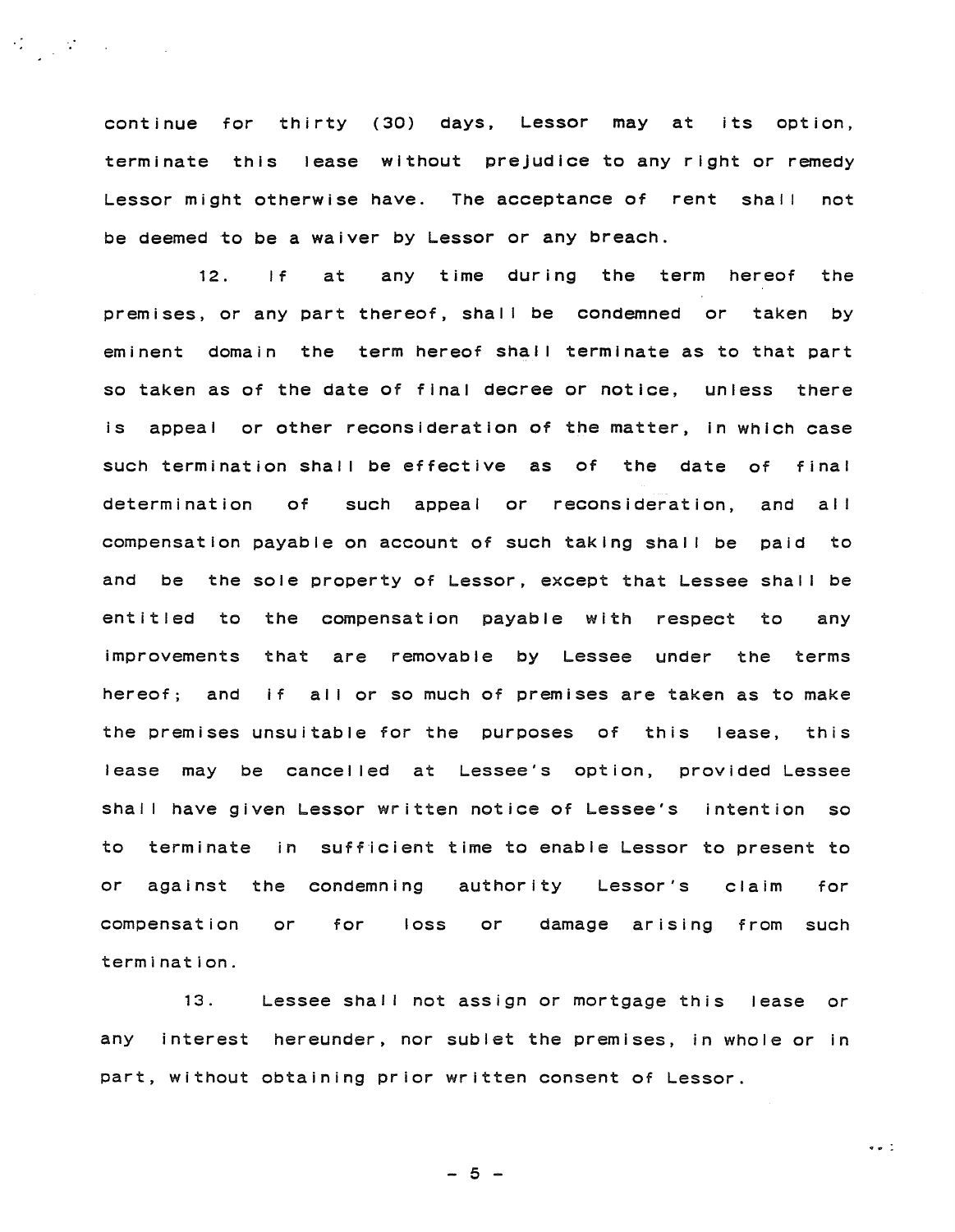14. The terms, covenants and conditions of this lease be mutually binding upon and inure to the benefit of the shall said parties hereto and the successors and assigns of Lessor and the successors and permitted assigns of Lessee.

WITNESS WHEREOF, the parties hereto have duly  $IN$ executed this instrument the day and year first above written.

LESSEE:

MAUI FARM INC.

BV

Its Executive Director

LESSOR:

COUNTY OF MAUI

**B**<sub>V</sub>

HANNIBAL TAVARES Its Mayor Courty of Maul

 $\sigma = 1$ 

APPROVED AS TO FORM AND LEGALITY:

HOWARD M. FUKUSHIMA Deputy Corporation Counsel County of Maui maulfrm5/agreements/epg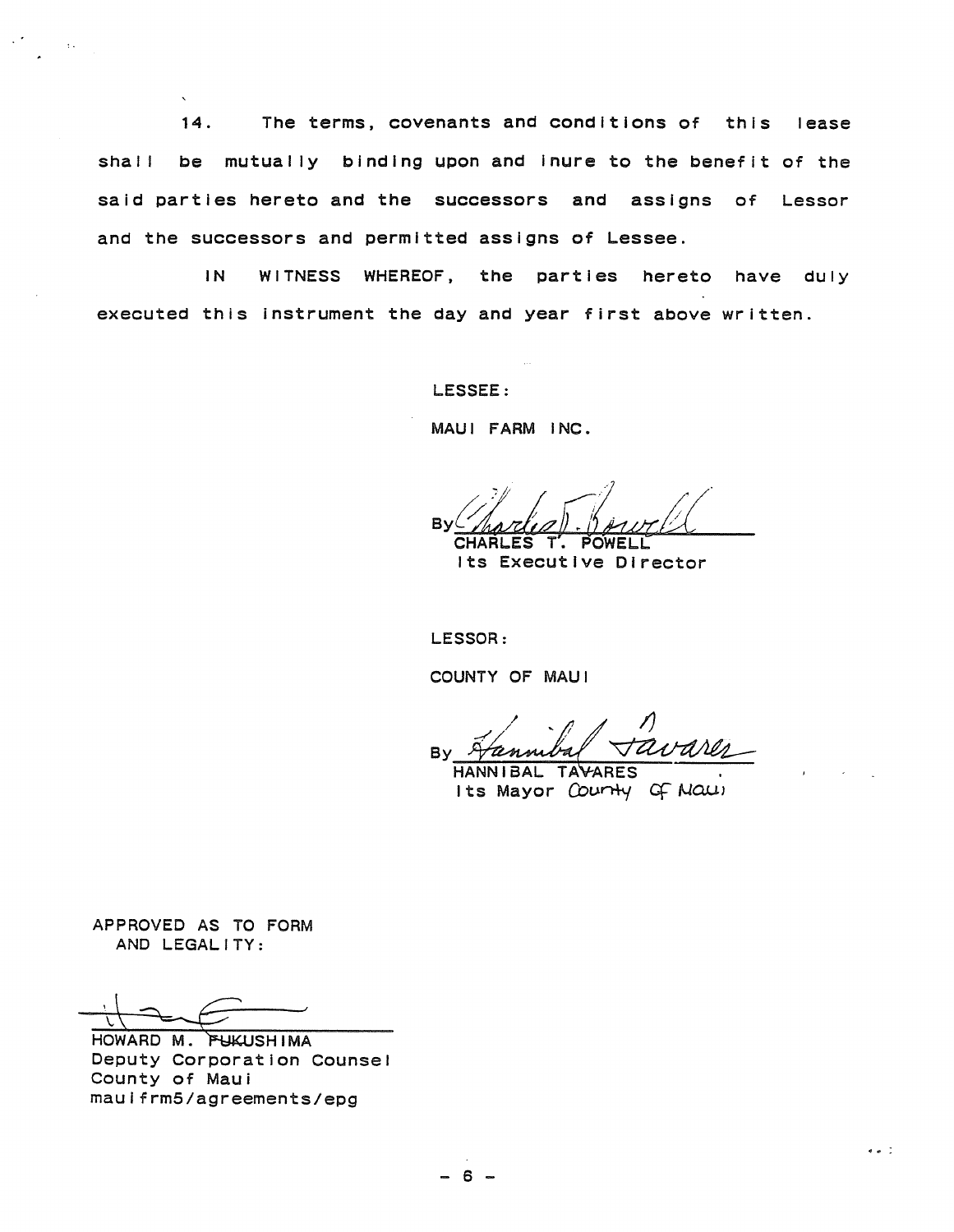STATE OF HAWAII  $)$  SS. COUNTY OF MAUI  $\lambda$ 

On this  $\frac{q^{th}}{1}$  day of  $\sqrt{d}$  and  $d$  the set or energy appeared CHARLES T. POWELL to me personally known, who, being by me duly sworn did say that he is the Executive Director and respectively, of MAUI FARM INC., a Hawaii non-profit corporation: that-the seal affixed to the foregoing instrument  $\mathcal{A}$ is the corporate seal of said corporation; that said instrument  $n \cdot Y$ was signed and sealed in behalf of said corporation by authority of its Board of Directors; and said CHARLES T. POWELL acknowledged said instrument to be the free act and of said corporation.

IN WITNESS WHEREOF, I have hereunto set my hand and official seal.

 $1.5.$ 

 $\langle \, \cdot \rangle$ 

 $\mathcal{F} = \mathcal{F}$ 

Island & Briannes

My commission expires:  $\frac{7-7-7}{2}$ 

STATE OF HAWAII  $\frac{1}{2}$  SS. COUNTY OF MAUI

On this 33 day of Amminisanglerian 1990, before me<br>appeared HANNIBAL TAVARES, to me personally known, who, being by me duly sworn, did say that he is the Mayor of the County of Maui, a political subdivision of the State of Hawaii, and that the seal affixed to the foregoing instrument is the lawful seal of the said County of Maui, and that the said instrument was signed and sealed on behalf of said County of Maui by authority of its Council, and the said HANNIBAL TAVARES acknowledged the said instrument to be the free act and deed of said County of Maui.

IN WITNESS WHEREOF, I have hereunto set my hand and official seal.

HMAN K Mannalino

 $\bullet$   $\bullet$   $\stackrel{?}{\sim}$ 

My commission expires:  $10/16/g_{\phi}$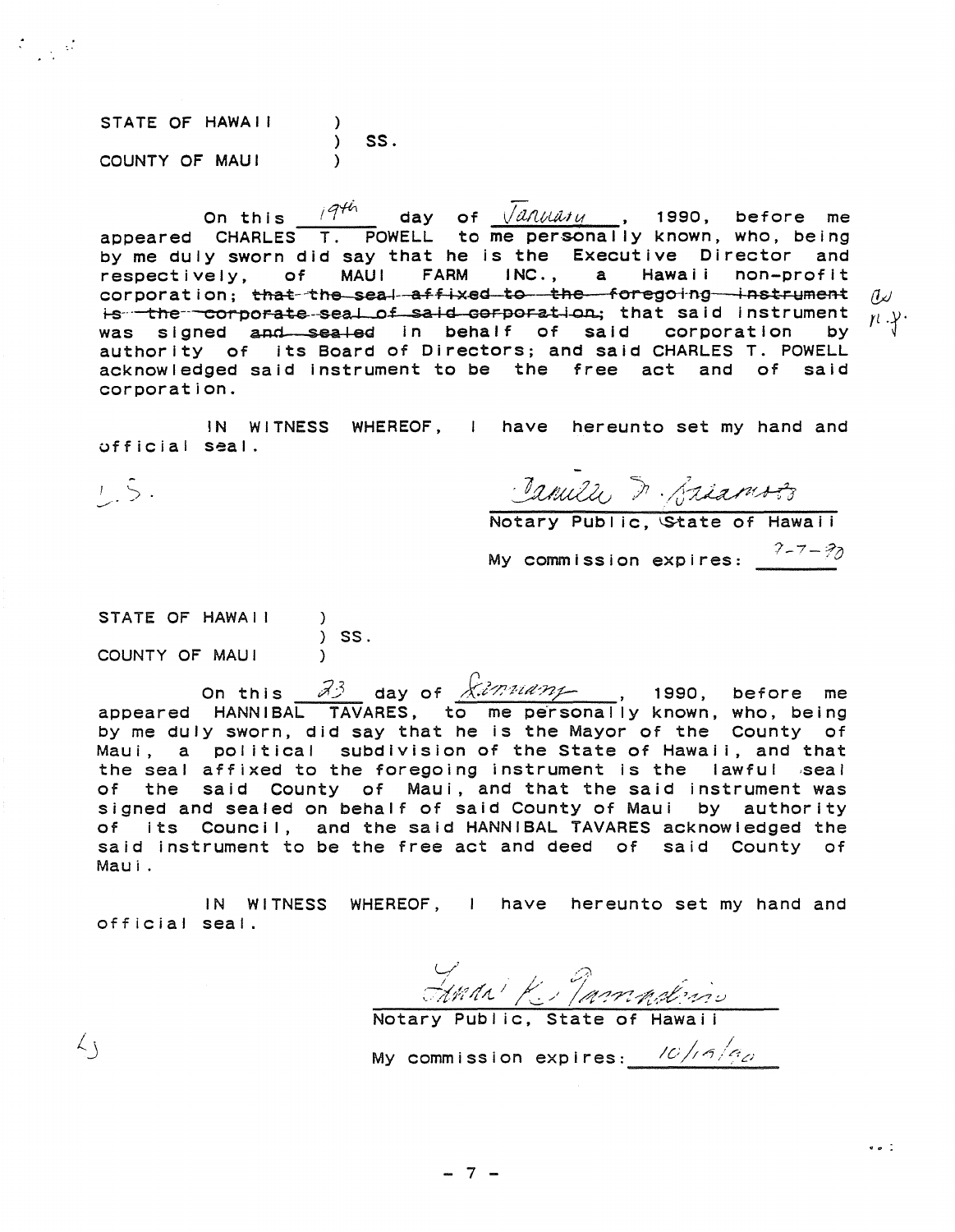

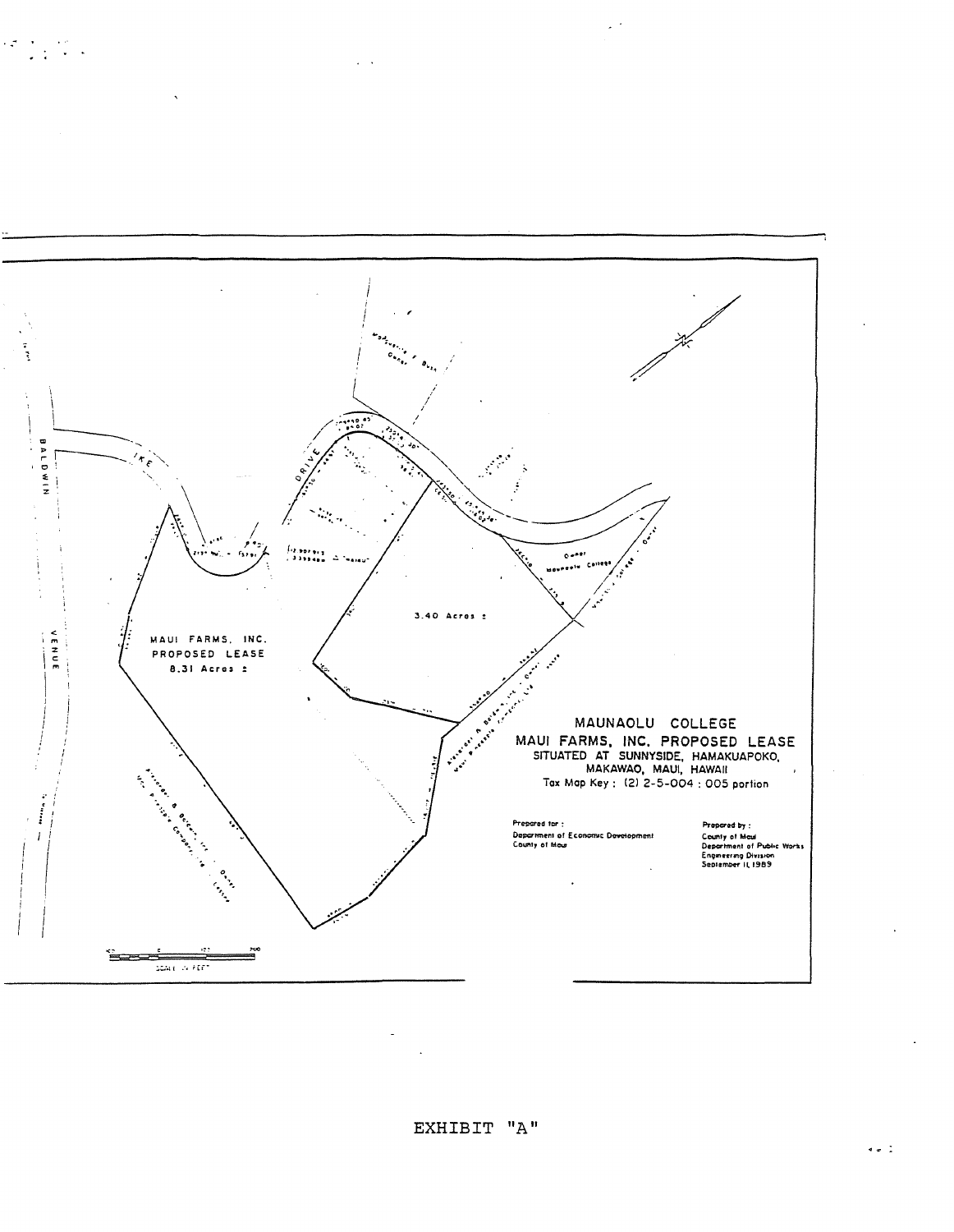

 $EX. \overline{AB} \cdot \underline{B}$ Ţ,

 $\bullet$   $\bullet$   $\frac{1}{2}$ 

 $\bullet$   $\frac{1}{2}$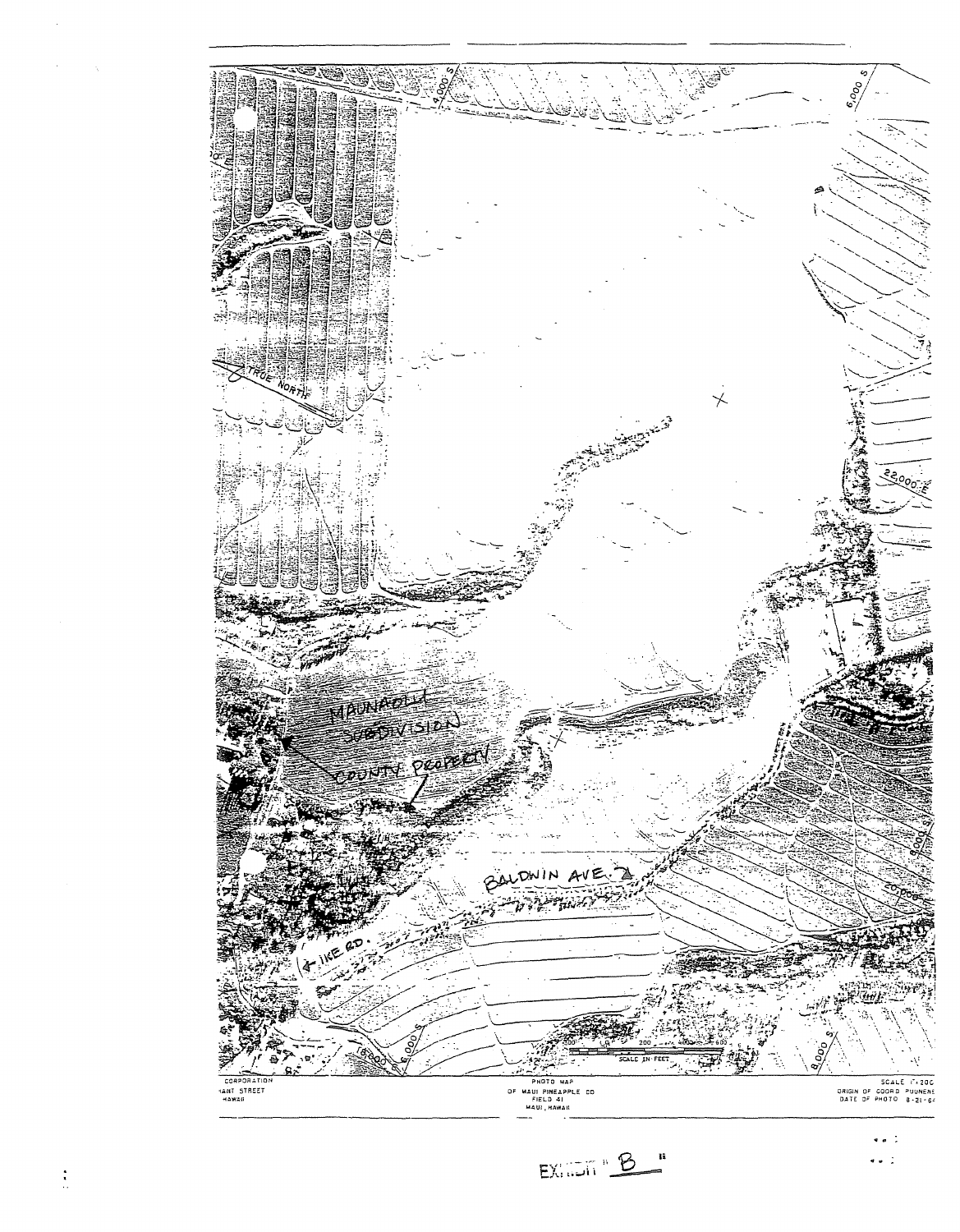